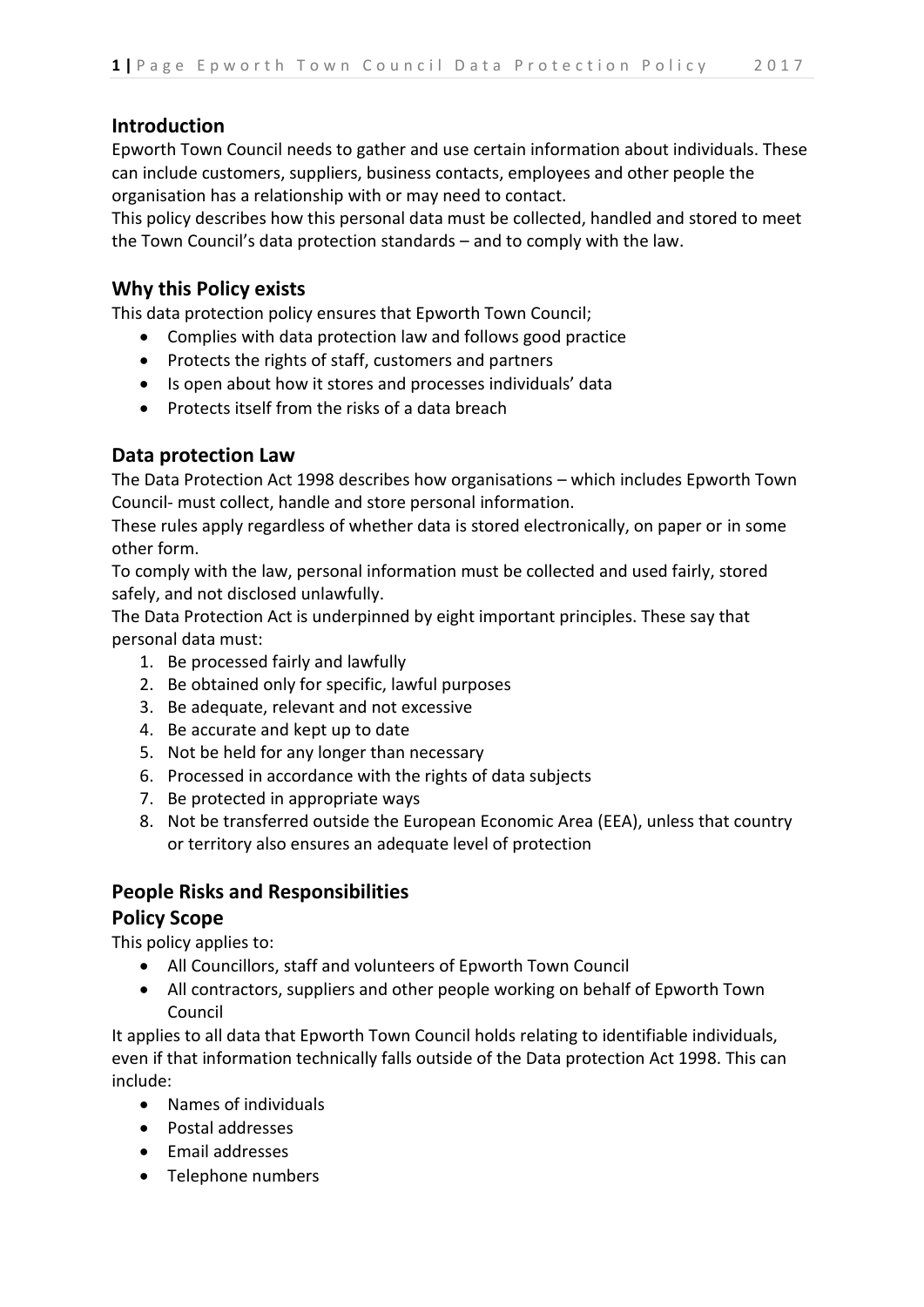…plus any other information relating to individuals

# **Data Protection Risks**

This policy aims to protect Epworth Town Council from data security risks, including:

- **Breaches of confidentiality**.
- **Failing to offer choice**. (All individuals should be free, having regard to the statutory guidelines, to choose how Epworth Town Council uses data by statute relating to them
- **Reputational damage.**

# Responsibilities.

Although Epworth Town council is ultimately responsible for ensuring that the Council and everyone who works for or on its behalf (whether that be on a voluntary or employed basis) meets the obligations imposed under the Act, Everyone who works for or with Epworth Town Council has some responsibility for ensuring data is collected, stored and handled appropriately. For example.

Each Committee that handles personal data must ensure that it is handled and processed in line with this policy and data protection principles.

In addition,

The clerk will be responsible for:

- $\circ$  Keeping the Council updated about its data protection responsibilities, risks and issues
- o Ensuring that all data protection procedures and related policies, are reviewed annually, in line with an agreed schedule.
- o Arrange appropriate data protection training and advice for all those covered by this policy.
- o Handling data protection questions from Councillors, staff and anyone else covered by this policy.
- o Dealing with requests from individuals to see the data Epworth Town Council holds about them (also called "A subject access request").
- o Ensuring that Full council checks and approves any contracts or agreements with third parties that may handle the Town Council's sensitive data on its behalf.
- o Ensuring all systems, services and equipment used for storing data meet acceptable security standards.
- o Performing regular checks and scans to ensure security hardware and software is functioning properly.
- o Obtaining information about any third-party services the Town Council is considering using to store or process data. For instance, cloud computing services.
- o Ensuring that a suitable data protection statement is attached to all communications such as emails and letters.
- o Addressing any data protection queries from journalists or media outlets like newspapers.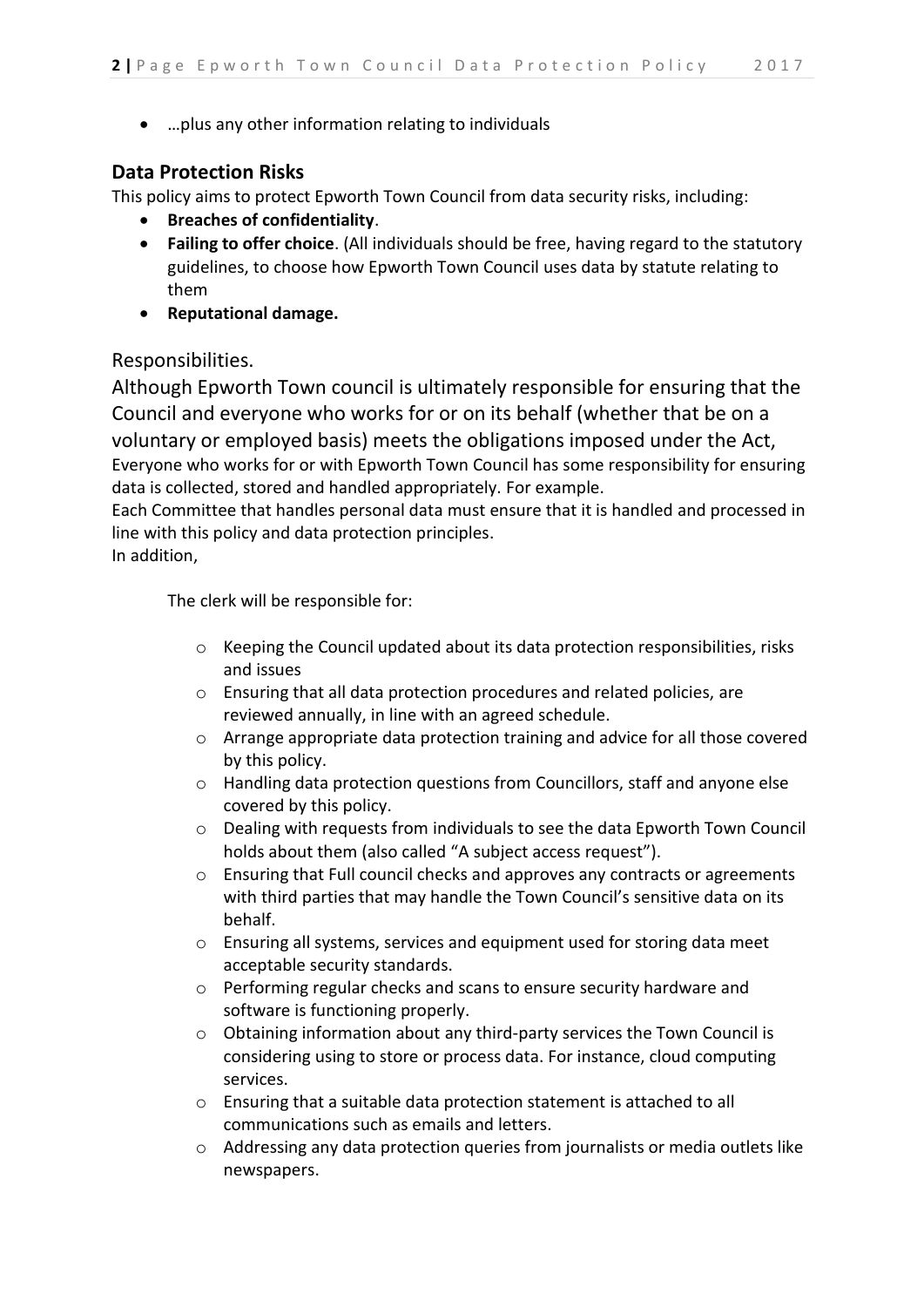# **General Guidelines**

- The only people able to access data covered by this policy should be those who need it for their work.
- Data should not be shared informally. When access to confidential information is requested, enquiries should be made of the Town Clerk in the first instance.
- Epworth Town Council will ensure that suitable training is provided for the clerk and Councillors to ensure that they understand their respective responsibilities when handling data.
- The Clerk will ensure as far as possible that all data is kept secure, by taking sensible precautions and following the guidelines below.
- In particular, strong passwords must be used and should be changed regularly. Passwords should never be shared.
- Personal data should not be disclosed to unauthorised people, either within Epworth Town Council or externally.
- Data held should be kept updated and regularly reviewed in accordance with the document retention schedule and updated. If no longer required, it should be deleted or securely disposed of.
- The clerk should request help from the personnel committee in the first instance if unsure about any aspect of data protection.

# **Data storage**

These rules describe how and where data should be safely stored. Questions about storing data safely can be directed to the Town Clerk in the first instance.

When data is stored on paper, it should be kept in a secure place where unauthorised people cannot see it.

These guidelines also apply to data that is usually stored electronically but has been printed out for some reason:

- When not required, the paper or files should be kept in a locked drawer or filing cabinet.
- The clerk should make sure paper and printouts are not left where unauthorised people could see them, e.g. on a printer.
- Data printouts should be shredded and disposed of securely when no longer required.

When data is stored electronically, it must be protected from unauthorised access, accidental deletion and hacking attempts.

- Data should be **protected by strong passwords** that are changed regularly and never shared between employees.
- If data is **stored on removable media** (like a CD or DVD), these should be kept locked away securely when not being used.
- Data should only be stored on **designated drives and servers**, and should only be uploaded to an **approved cloud computing service.**
- Data should be **backed up frequently**. Those backups should be tested regularly, in line with the "Town Councils" back up procedure.
- Data should **never be saved dir**ectly to laptops or other mobile devices like tablets or smart phones.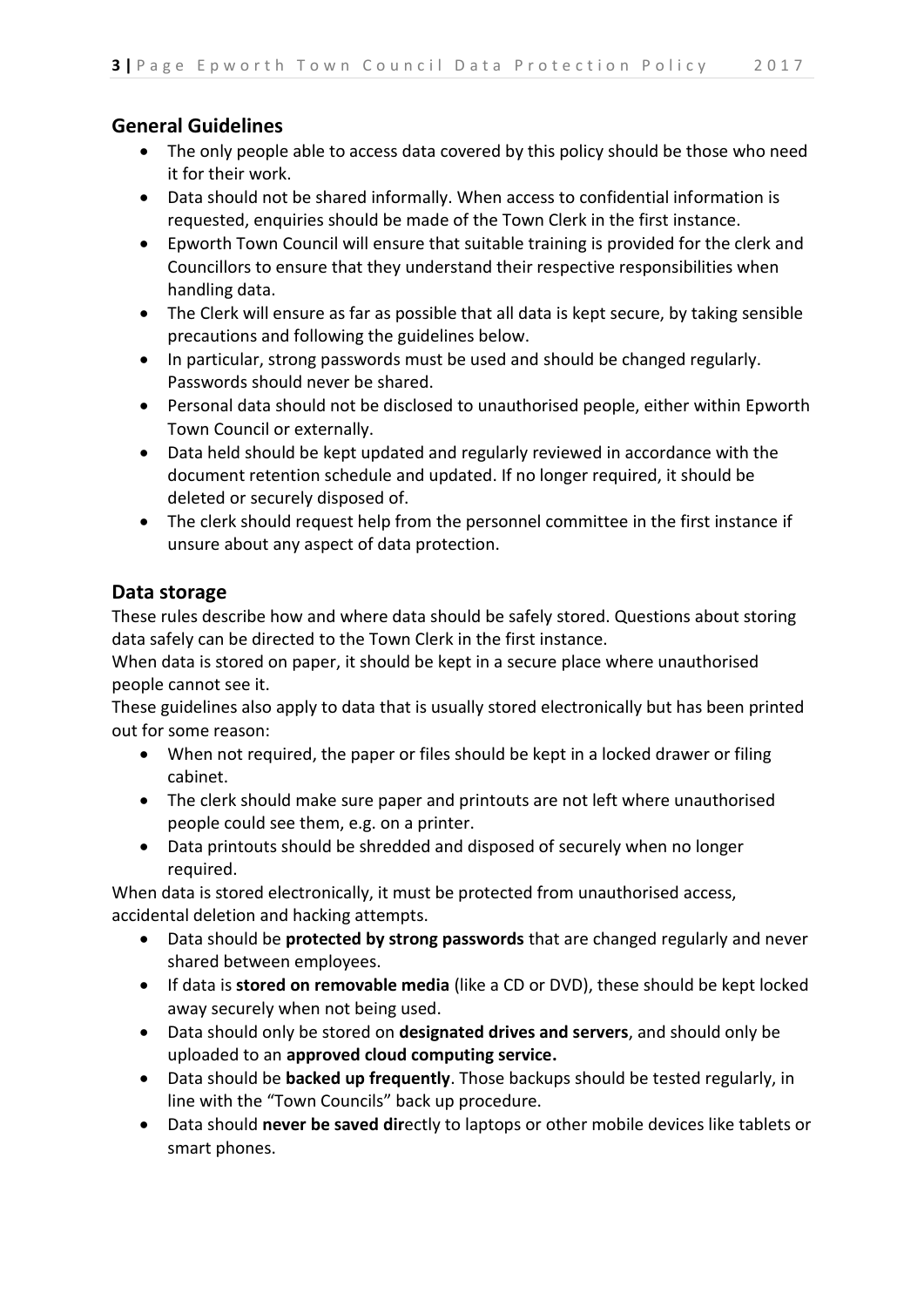All servers and computers containing data should be protected by **approved security software and a firewall**.

## **Data use**

Personal data is of no value to "Epworth Town Council" unless it can make use of it. However, it is when personal data is accessed and used that it can be at the greatest risk of loss, corruption or theft:

- When working with personal data, employees should ensure **the screens of their computers are always locked** when left unattended.
- Personal data **should not be shared informally**. In particular, it should never be sent by e-mail, as this form of communication is not secure.
- Data should be **encrypted before being transferred electronically**. Procedures should be put in place to send personal data safely and securely to authorised external contacts.
- Employees **should not save copies of personal data to their own computers**.

It is the responsibility of the Clerk to take all reasonable steps to ensure data held is kept as accurate and up to date as possible.

- Epworth Town Council will make it **easy for data subjects to update any information** Epworth Town Council holds about them by publishing this policy (i.e. on the website etc.) accompanied by the process by which they can make a request to update.
- Data should be **updated if and when any inaccuracies are discovered**. For instance, when it is discovered that an individual can no longer be reached on their stored telephone number, that number should be removed from the Councils database or list.

## **Subject access requests**

All individuals who are the subject of personal data held by Epworth Town Council are entitled to:

- Ask **what information** Epworth Town Council holds about them and why.
- Ask **how to gain access** to it.
- Be informed **how to keep it up to date**.
- Be informed how Epworth Town Council is **meeting its data protection obligations**.

If an individual contacts the Town Council requesting this information, this is called a subject access request.

Subject access requests from individuals must be made in writing and addressed to the Clerk. Such applications may be sent by e mail to [epworth.council@btconnect.com](mailto:epworth.council@btconnect.com) by post to Epworth Town Council, Cemetery Lodge, Burnham Road, Epworth, Doncaster, DN9 1BY or hand delivered. However it is possible to make such requests via social media and therefore both Councillors and the clerk need to be aware of this and refer any such requests to the Clerk without delay.

Proper requests received will be acknowledged within 10 working days of receipt. The Clerk will verify the identity of anyone making a subject access request before identifying all relevant information to be disclosed.